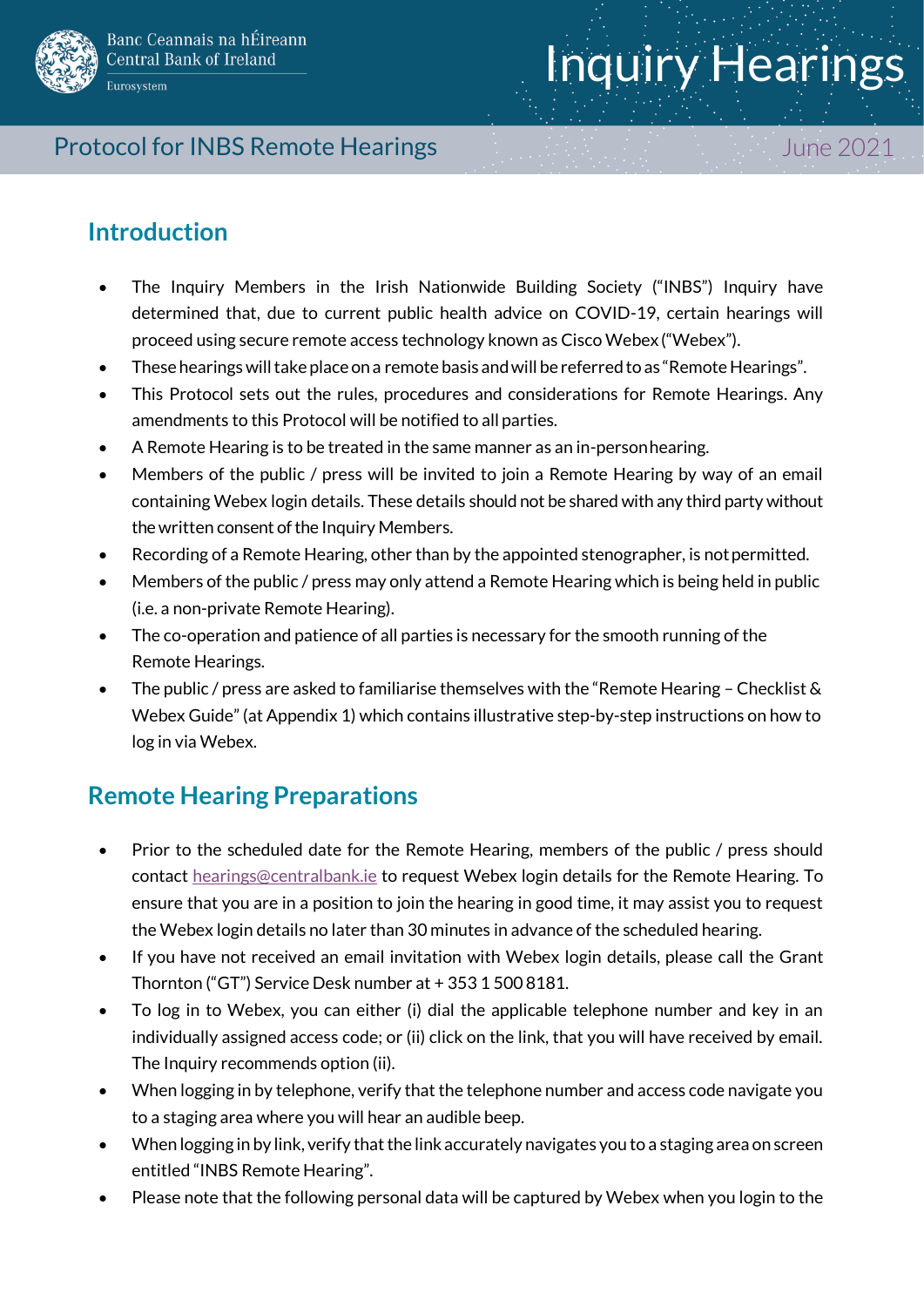



#### Protocol for INBS Remote Hearings June 2021

Remote Hearing: Name, Email Address, IP Address and Telephone Number (note: telephone number will only be captured if you choose to dial into a Remote Hearing by telephone). GT will arrange to delete this personal data from Webex at the conclusion of the Remote Hearings.

- Please identify a quiet, private and secure location for attending the Remote Hearing and make best efforts to eliminate background noise.
- Please ensure that all visual or voice enabled devices (e.g. Amazon Alexa and google speakers) are turned off.
- Please ensure your chosen device is sufficiently charged and that power cables are available.

# **Joining the Remote Hearing**

- Please log in to Webex at least fifteen minutes in advance of the scheduled hearing time to allow for the IT Technicians to carry out the necessary technical checks and assist with connecting you to the Remote Hearing.
- We appreciate your patience while you are in the stagingarea.
- The Audio Visual Operator will inform you when you are being moved to the live Remote Hearing. Your microphone will automatically be "muted".

# **At the Start of the Remote Hearing**

- The Registrar will make announcements outlining the relevant rules and protocols which participants are expected to observe during the Remote Hearing.
- The Chairperson will ask for attendances from each participant. Members of the public / press will not be asked to provide attendances.
- The Chairperson will announce the commencement of the hearing.

# **During the Remote Hearing**

- As a member of the public / press, your microphone will be automatically muted and your video feed will remain off for the duration of the hearing.
- In the event of unforeseen technological issues, the Inquiry Members may decide to temporarily adjourn the Remote Hearing. In these circumstances, participants will be returned to the staging area. A GT Representative will then notify you of next steps and / or an email will be sent from [RDUServiceDesk@ie.gt.com](mailto:RDUServiceDesk@ie.gt.com) to all participants notifying them of next steps.
- Similarly, if a participant loses internet connection or loses audio function during the Remote Hearing, they are asked to call the GT Service Desk number at + 353 1 500 8181.
- In the event that the Remote Hearing goes into private session, you will be moved from the main hearing area back into the staging area. A GT Representative will indicate that the Inquiry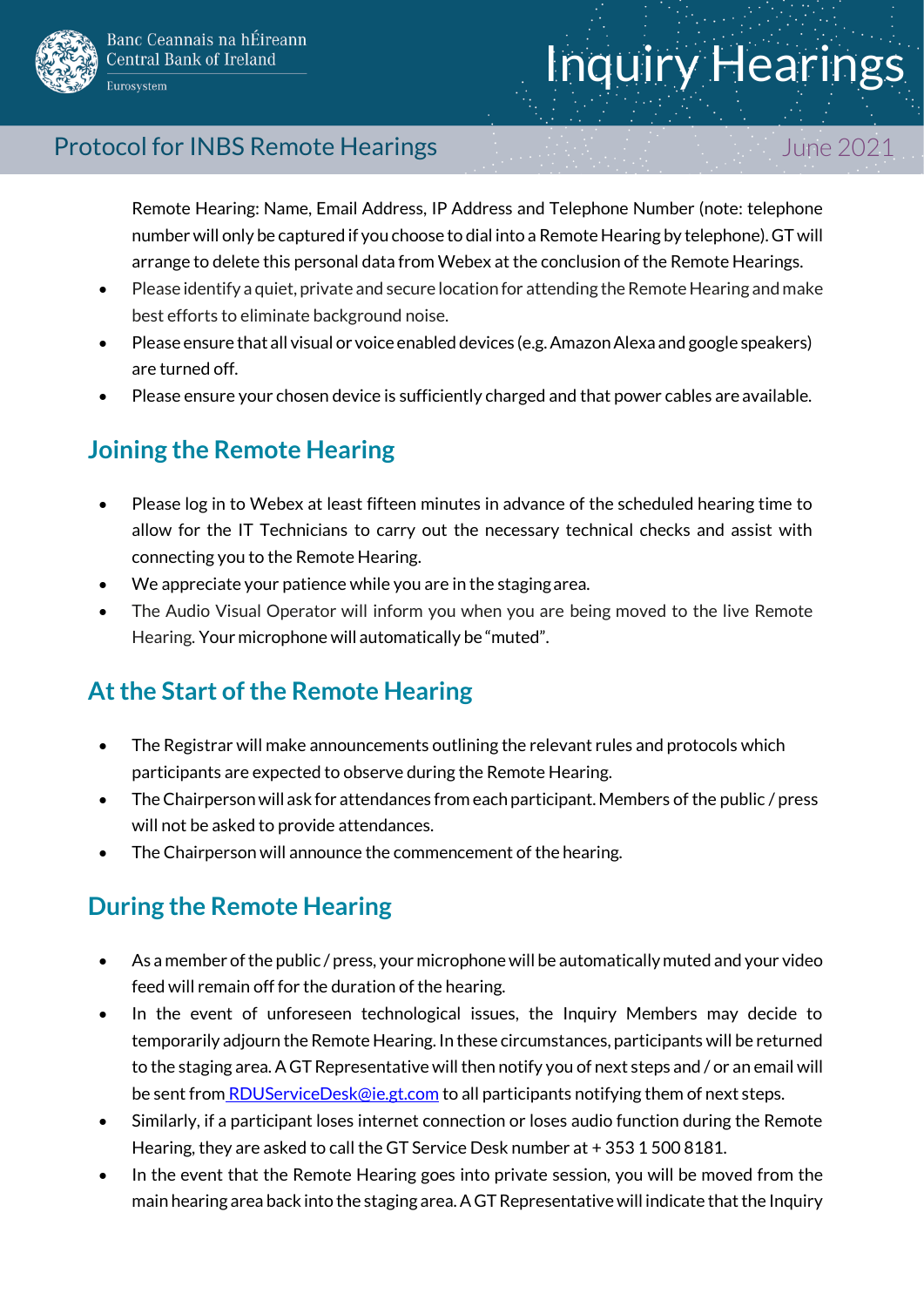

#### Protocol for INBS Remote Hearings June 2021

has moved into private session and it is your choice whether to log off completely or stay logged into the staging area.

#### **Lunch Adjournment**

In the event of an adjournment for lunch, the same process as above will be followed. Public / Press are asked to access the staging area at least fifteen minutes in advance of the scheduled resumption of the hearing, using the same login method as used to access the earlier hearing.

### **Closure of the Remote Hearing**

- The Chairperson will announce the formal closure of the hearing and provide the scheduled date and time for the next hearing day (as applicable). The Remote Hearing will thereafter be terminated.
- Participants are asked to ensure that they have successfully logged out ofWebex.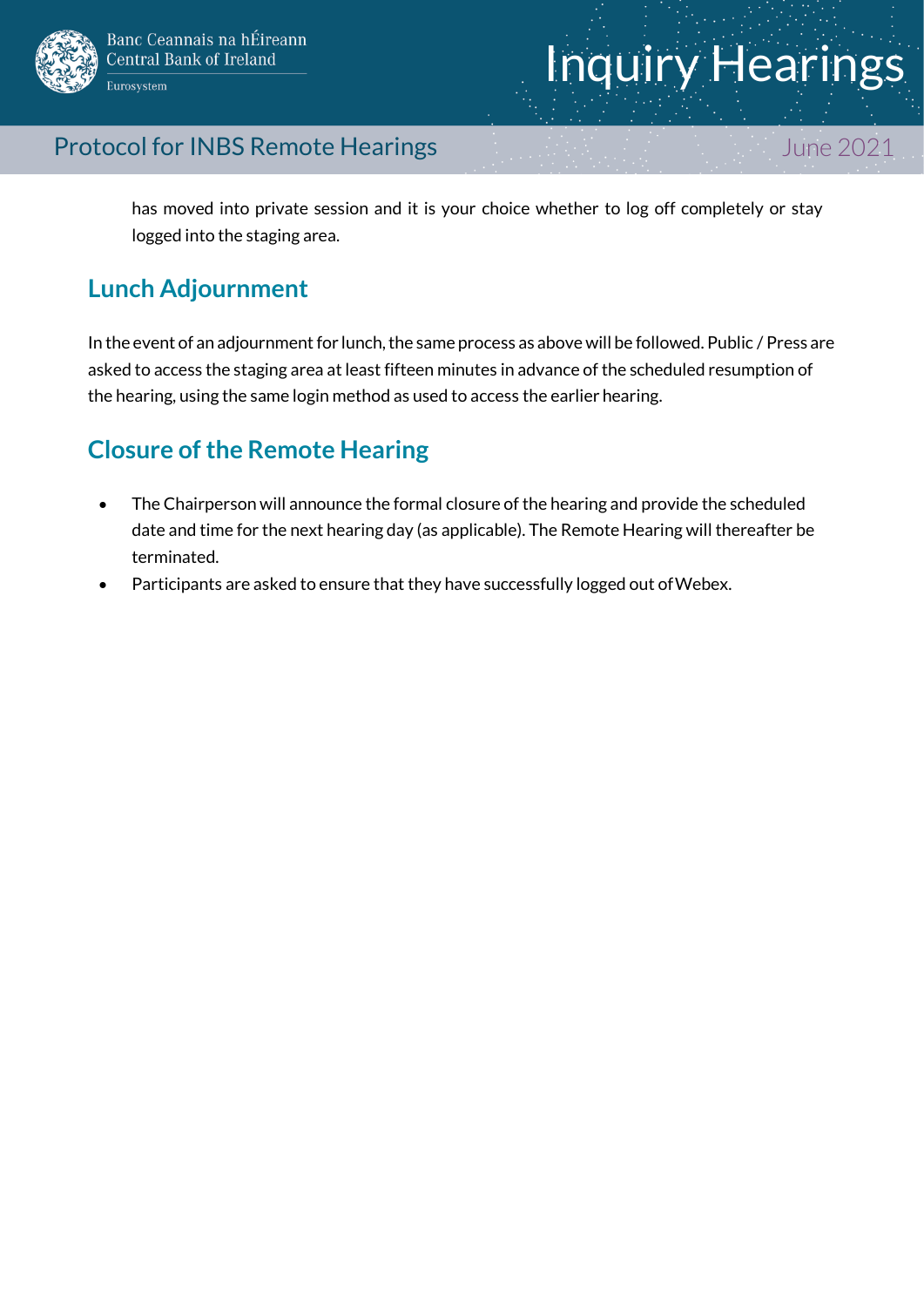

# Inquiry Hearings

#### Protocol for INBS Remote Hearings June 2021

# **APPENDIX 1 - Remote Hearing: Checklist**

- 1. Ensure you have received an email invitation with details to log in to Webex.
- 2. If you have not received a Webex invite, please call the GT Service Desk number at + 353 1 500 8181.
- 3. Identify a quiet, private and secure location to join the hearing.
- 4. Verify the stability and sufficiency of your phone reception / internet connection (a hard-wired / ethernet cable is recommended if the Wi-Fi signal is poor).
- 5. Locate away from any equipment which might interfere with connectivity before or during the hearing.
- 6. Ensure your chosen device is sufficiently charged and power cables are readily available.

#### **Logging in by Telephone**

- 1. Verify that the telephone number and access code in the email invite navigate you to a staging area where you will hear an audible beep.
- 2. Your microphone will be automatically muted for the duration of the hearing.

#### **Logging in by Link**

- 1. Verify thatthe link in the email invite navigates youto a staging areaon screen entitled "INBS Remote Hearing"
- 2. Use Google Chrome for optimum performance:



- 3. Close all open non-essential applications, web pages and documents to reduce risk of connection interference.
- 4. Your microphone will be automatically muted and your video feed will remain off for the duration of the hearing.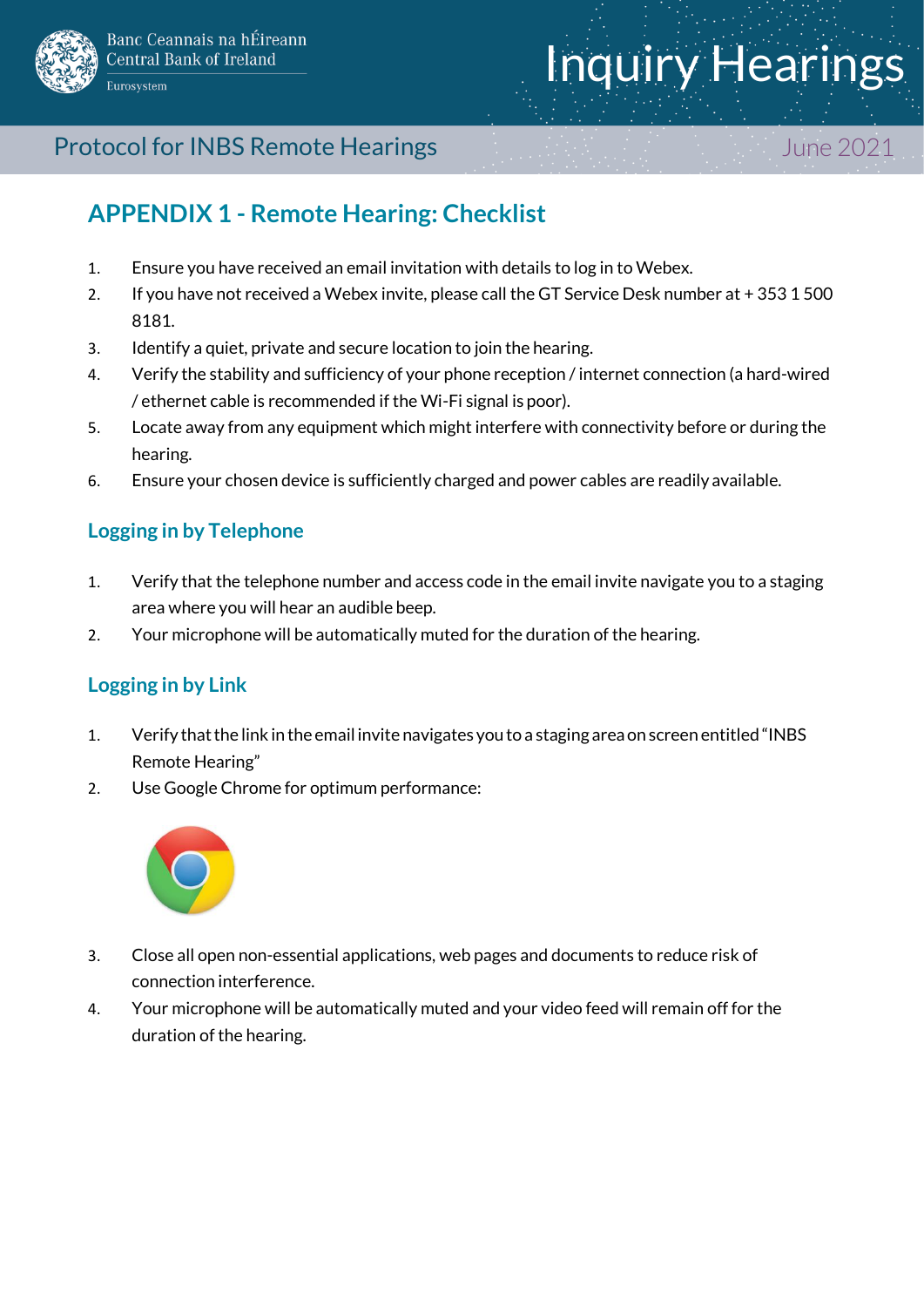

# Inquiry Hearings

#### Protocol for INBS Remote Hearings June 2021

#### **WebEx Guide**

#### **Joining a Meeting**

To join the hearing by logging in by link click the "Join Meeting link"in the email invitation:

Join meeting

#### **Connect Audio**

Before joining the hearing, you can choose the settings you use for audio:

1. Click the audio connection options in the Webex Meetings app:

| Connect to video system | <b>HS</b><br>Fig. Test speaker and microphone<br>Audio: Use computer audio v                                |                      |
|-------------------------|-------------------------------------------------------------------------------------------------------------|----------------------|
|                         | Wute<br>$29$ Start video $\sim$<br>Join meeting as Harish Sivaraman 2<br>$\sim$<br>$\overline{\phantom{a}}$ | Activat<br>Go to Set |